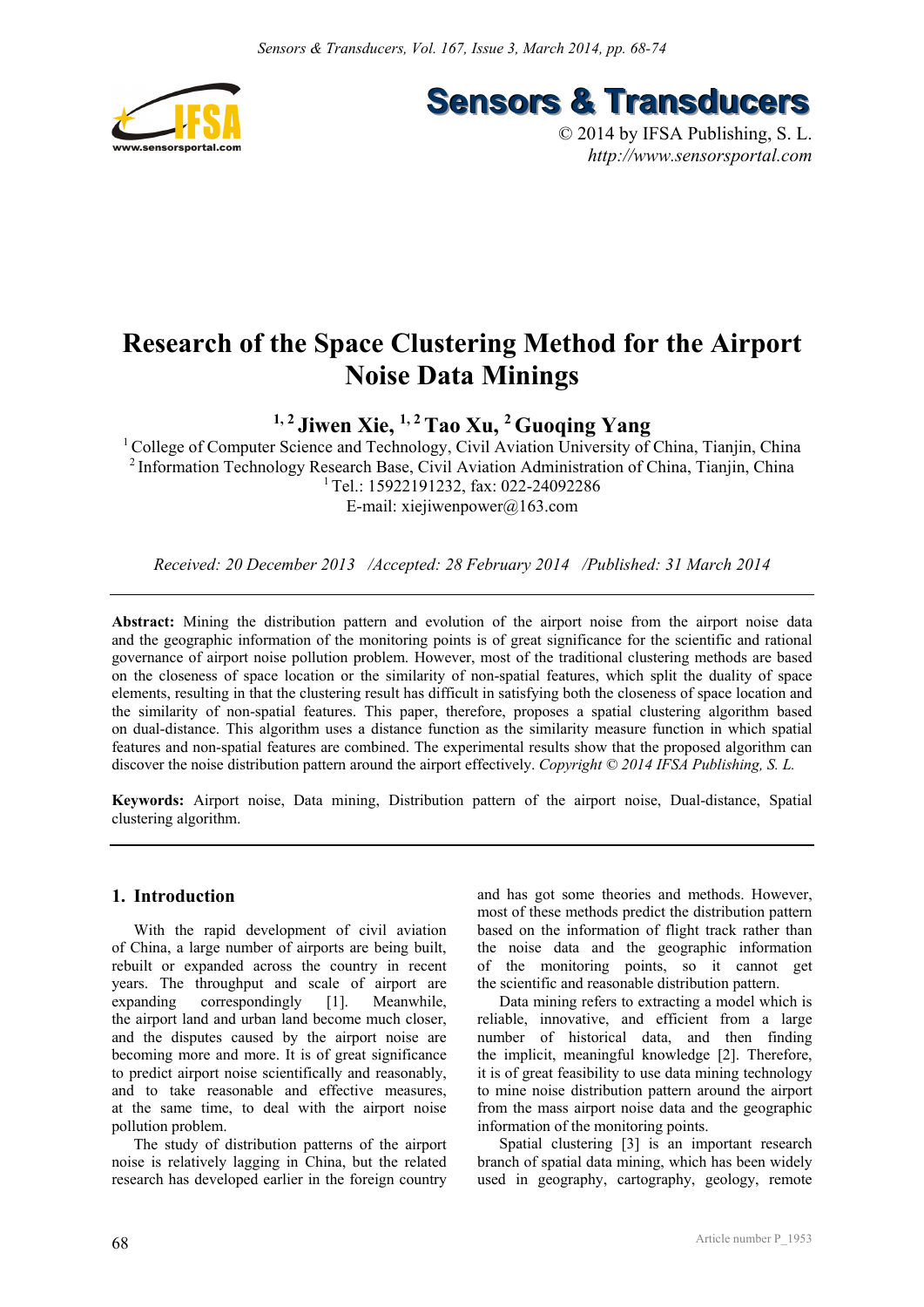sensing science, biology, economics, and many other areas. According to the agglomeration rules used in the clustering process, spatial clustering algorithm can be divided into hierarchical clustering algorithm, partition clustering algorithm, density clustering algorithm and grid clustering algorithms [4-7]. However, there never exists a kind of clustering algorithm which can be widely applied to a variety<br>of data sets and clustering tasks. Due of data sets and clustering tasks. Due to the particularity of the airport noise data mining, the traditional clustering algorithms cannot be directly applied to the airport noise data set. Therefore, this paper proposes a spatial clustering algorithm based on dual-distance which can effectively solve the airport noise data mining problem.

## **2. The Basic Concept and Theory**

#### **2.1. Airport Noise**

The airport noise refers to a variety of noise produced in the process of taking off, landing and planning of aircraft [8].

The prediction and control of airport noise are closely related to the evaluation of noise. The International Standards Organization (ISO), the International Civil Aviation Organization (ICAO) and other countries all over the world have formulated related airport noise evaluation index. For example, the weighting equivalent continuous perceived noise level (WECPNL) is drawn up by ICAO, and the day and night average noise level (DNL) is drawn up by America [9]. According to the National Standard of China - "surrounding the airport aircraft noise environment standard" (GB9660-1988), WECPNL is adopted in China as the evaluation of airport noise pollution which reflects the average daily airport noise effects on people [10].

The noise values of adjacent monitoring point are high correlation, which means that the values of each point are same or similar to its proximal point. Meanwhile, the areas around the airport can be divided into several bands areas according to the strength of noise influence degree and the closeness of geographical space since the noise around airport possesses a certain distribution pattern. Each of bands areas can be viewed as a cluster.

#### **2.2. Spatial Clustering**

Spatial clustering is an important technology of space pattern recognition and spatial data mining. It can reveal the object space distribution, draw spatial object structure features, and predict the trend of the development of spatial entities [11, 12].

#### **2.2.1. The Basic Features of Space Objects**

Space object has the following main features: 1) Space features.

Spatial features [13] are used to describe space object position, geometric features and the relation with other space object. Usually, it uses different coordinate system to describe the location of the object space.

2) Non-space features.

The non-spatial features [13] are used to describe the other features of spatial entities.

Usually, by using the spatial clustering algorithm, the relationship of space features based on non-space features can be discovered.

#### **2.2.2. The Main Method of Spatial Clustering**

Space object has spatial features and non-spatial features, therefore, spatial clustering results which need to meet the proximity adjacent of space position and the similarity of the non-spatial features [14]. That is to say, only considering both the features of space object, there is possible to mine the better spatial distribution patterns of objects. At present, the spatial clustering method considered both of the features mainly includes the partition method and integration method [15].

1) Partition method.

The spatial features and non-spatial features of space object are considered respectively in the partition method, that is to say, this method is divided into two steps. In the first step, it will get two clustering results based on the spatial features and non-spatial features respectively. In the second step, both of the clustering results will be combined into one clustering result based on a certain measurement.

2) Integration method.

The spatial features and non-spatial features are seen as the whole in the integration method, in other words, this method is constituted by two steps. In the first step, the spatial features and non-spatial features are unified into a similarity metric based on a certain regulation. In the second step, it will get a reasonable clustering result based on the similarity metric.

#### **2.3. Partition Clustering Algorithm**

Partition clustering algorithm usually refers to a given data set of *n* data objects, which is divided into *k* groups. Each group represents a cluster, and  $k \leq n$ . At the same time, these clusters need to meet the following conditions [16].

1) Each cluster must contain a data object at least.

2) Each data object can only belong to one cluster.

At the beginning of the partition clustering algorithm, the number of cluster and the initial center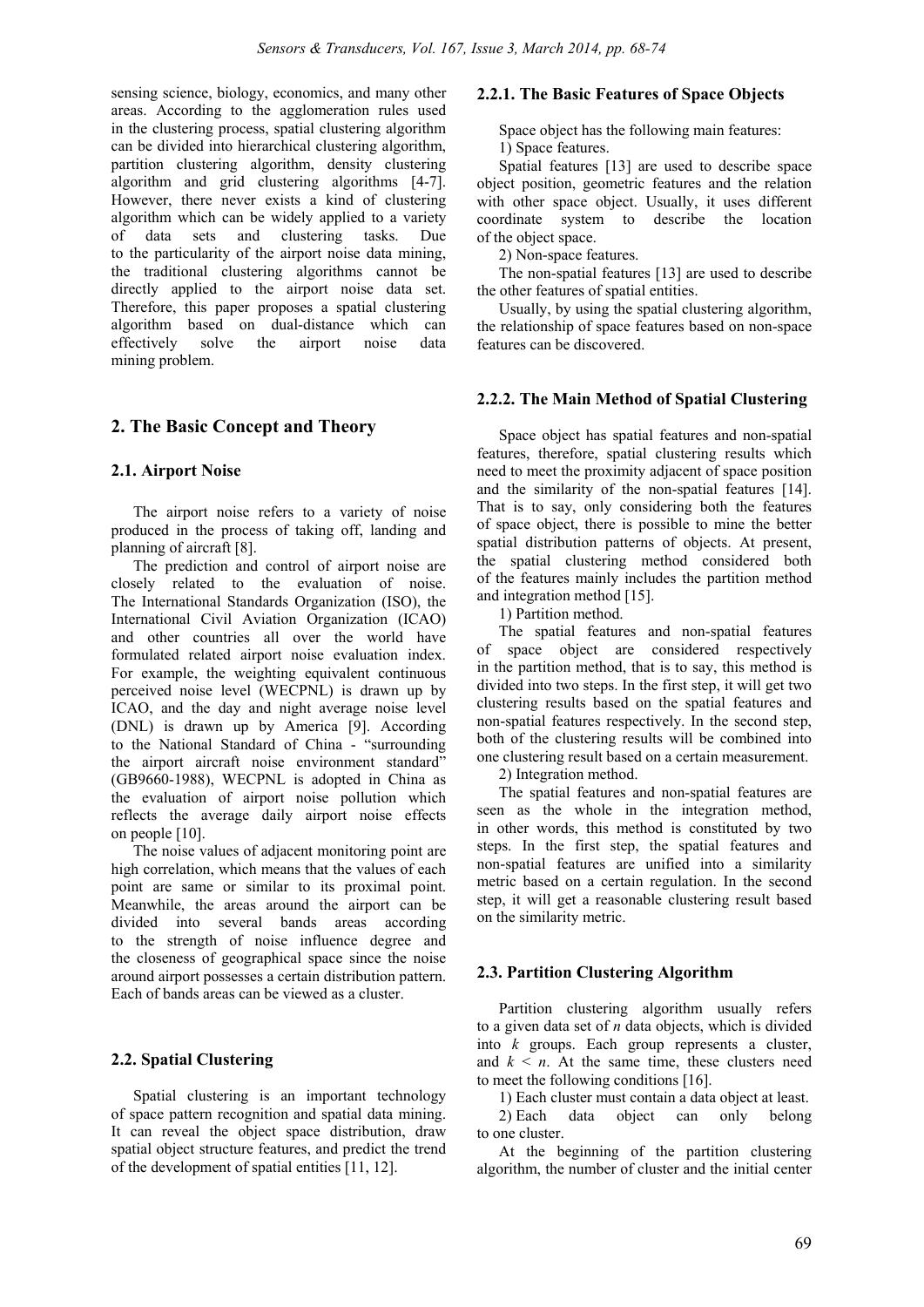of clusters must be given, and then according to the evaluation function grouping, the division becomes more scientific and reasonable after the iteration. The advantage of this algorithm is simple and suitable for medium and small scale data sets, but the existing partition clustering algorithm cannot deal with hybrid, symbol type data effectively.

#### **2.4. Singular Value Decomposition Method**

Singular value decomposition is an effective method of feature extraction, which is widely used to achieve matrix reduction in many fields [17]. By using the singular value decomposition method, any real matrix can be transformed into diagonal matrix.

Lemma (SVD). Assume that the matrix  $A_{n \times m}$  is a real matrix and rank  $(A)=k$ , then there will be two orthogonal matrix ( $U_{n \times n}$ ,  $V_{m \times m}$ ) and one diagonal matrix  $(D_{n \times m})$  make the formula (1) set up.

$$
A = U D V^T \tag{1}
$$

Here:

$$
D_{n \times m} = \begin{pmatrix} Z_{k \times k} & 0 \\ 0 & 0 \end{pmatrix}, Z_{k \times k} = diag(\lambda_1, \lambda_2, \dots, \lambda_k)
$$
  

$$
U_{n \times n} = (u_1, u_2, \dots, u_k, u_{k+1}, \dots, u_n)
$$
  

$$
V_{m \times m} = (v_1, v_2, \dots, v_k, v_{k+1}, \dots, v_m)
$$

The singular value of the matrix *A* is represented in the symbol  $\sigma_i$  (  $i=1,2,...k,...m$ ), which is equal to  $\sqrt{\lambda_i}$ . Here the symbol  $\lambda_i$  represents the *i*<sup>th</sup>

eigenvalue of A<sup>T</sup>A, and  $\lambda_1 \geq \lambda_2 \geq ... \geq \lambda_k > 0$ ,  $\lambda_{k+1} = \lambda_{k+2} = ... = \lambda_m = 0$ .

First, apply singular value decomposition to decompose the matrix. Second, select the first *t* items of  $\lambda$ ,  $(i=1,2,...k,...m)$  to make the formula of  $\sum_{i=1}^{t} \lambda_i / \sum_{j=1}^{m}$  $\sum_{i=1}^{l} \binom{l}{i} \sum_{j=1}^{l} \binom{l}{j}$  $\lambda$ ,  $\lambda$   $\lambda$ ,  $\geq \delta$  $\sum_{i=1} \lambda_i / \sum_{j=1} \lambda_j \ge \delta$  set up, the symbol  $\delta$ is a threshold value. Third, select the first  $t<sup>th</sup>$  column of  $U_{n \times n}$  to constitute the matrix  $U_{n \times t}$ , select the first *t*<sup>th</sup> row and the first  $t^{\text{th}}$  column of  $D_{m \times m}$  to constitute the matrix  $D_{\alpha t}$ , select the first  $t^{\text{th}}$  row and the first  $t^{\text{th}}$ column of  $V_{m \times m}$  to constitute the matrix  $V_{rx}$ , then use the formula (2) to calculate the matrix  $A^*$  which is the matrix be reduced.

$$
A^* = U_{n \times t} D_{t \times t} V_{t \times t} \tag{2}
$$

By the method of singular value decomposition, the dimension of target matrix is reduced to *t*.

#### **3. The Airport Noise Data Mining**

The purpose of mining airport noise data is to search the clusters which possess the following features:

1) The geographical space is near.

2) In any flight event, the noise value is close to each other.

According to the features of these clusters, the noise control measures are formulated, so that the airport noise pollution problem would be solved scientifically. Fig. 1 shows the process of airport noise data mining.



**Fig. 1.** The process of airport noise data mining.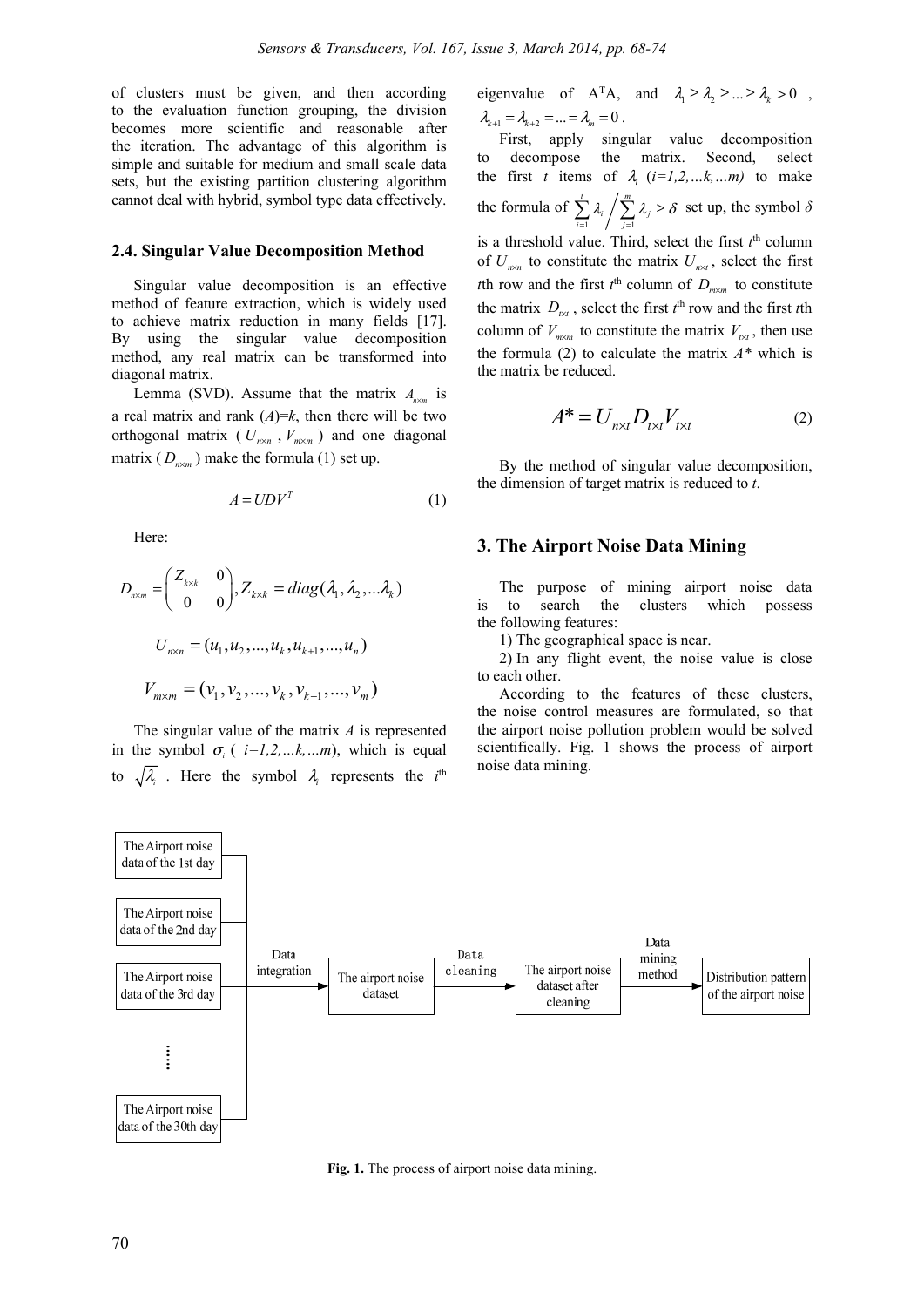#### **3.1. The Description of the Problem**

Clustering is a process that groups the physical or abstract objects into couples of different clusters formed by similar objects, and the entities in the same cluster are similar, otherwise, they are dissimilar [18].

For the problem of airport noise data mining, some basic concepts are explained as follows:

Clustering object refers to each noise monitoring point around the airport. Object property includes monitoring point space features and nonspatial features.

The *i*th noise monitoring point is expressed in the set  $Pos_i(x_i, y_i, h_i, nl_{i1}, nl_{i2}, ...nl_{im})$  which can be abbreviated to  $Pos_i$ . The  $A(x_i, y_i, h_i)$  triples represents the space features of  $Pos<sub>i</sub>$ , that is, the geographical space coordinates of monitoring point. The symbol  $x_i$  and  $y_i$  is the longitude and latitude of  $Pos_i$ respectively, and the symbol  $h_i$  is the altitude of  $Pos_i$ . The set  $B_i(nl_{i1}, nl_{i2},..., nl_{in})$  represents the non-spatial features of  $Pos_i$ , where the  $n l_i$   $(t = 1, 2,...m)$  represents the noise value of *Posi* in the *t*th flight event, and the symbol *m* is the number of flight event.

The noise monitoring point possesses features of space and non-space and the clustering results should not only meet the need of closeness of geographical space, but also satisfy the maximum similarity of non-space features. That is, only taking account of these both features, the distribution pattern of space object could be mined better. Therefore, it is necessary to propose a similarity measure function based on dual-distance. Assuming that the function  $d(i, j)$  denotes the similarity based on dual-distance between  $Pos_i$  and  $Pos_j$ , and then the  $d(i, j)$  is defined as following.

$$
d(i,j) = \begin{cases} \alpha d(A_i, A_j) + \beta d(B_i, B_j) & i \neq j \\ 0 & i = j \end{cases}
$$
 (1)

In the Equation (1), the function  $d(A_i, A_j)$  and  $d(B_i, B_j)$  represents the space distance and the nonspace distance between *Posi* and *Posj* respectively. The symbol  $\alpha$  and  $\beta$  denotes the proportion of  $d(A_i, A_j)$  and  $d(B_i, B_j)$  respectively.

The calculating of  $d(A_i, A_j)$  is shown as following.

$$
d(A,A) = \sqrt{\frac{\left( \left( \frac{x_i - x_j}{x_{\text{max}} - x_{\text{min}}} \right)^2 + \left( \frac{y_i - y_j}{y_{\text{max}} - y_{\text{min}}} \right)^2 + \left( \frac{h_i - h_j}{h_{\text{max}} - h_{\text{min}}} \right)^2 \right)}}{3}
$$
(2)

In the Equation (2), the symbol  $x_{\text{max}}$  and  $x_{\text{min}}$  is the maximum and minimum longitude value of monitoring points respectively. The symbol  $y_{\text{max}}$ 

and  $y_{\text{min}}$  is the maximum and minimum latitude value of monitoring points respectively. The symbol  $h_{\text{max}}$  and  $h_{\text{min}}$  is the maximum and minimum altitude value of monitoring points respectively.

Furthermore, the  $d(B_i, B_j)$  can be obtained as following.

$$
d(B_i, B_j) = \frac{1}{\sqrt{\sum_{k=1}^{m} (n l_{ik} - n l_{jk})^2}}
$$
(3)

The center of the *i*th cluster is expressed in the set  $V_i(v_{i1}, v_{i2}, v_{i3}, v_{i(3+1)}, v_{i(3+2)}, \ldots, v_{i(3+m)})$ , and the symbol  $v_{i}$ represents the  $j^{\text{th}}$  dimension of  $V_i$ , and the  $V_{ij}$  is defined as following.

$$
v_{ij} = \begin{cases}\n\sum_{t=1}^{n} x_t \times IS(t, i) & j=1 \\
\frac{number(i)}{number(i)} & j=1\n\end{cases}
$$
\n
$$
v_{ij} = \begin{cases}\n\sum_{t=1}^{n} y_t \times IS(t, i) & j=2 \\
\frac{mumber(i)}{number(i)} & j=3\n\end{cases}
$$
\n
$$
\sum_{t=1}^{n} n l_{ij} \times IS(t, i) \sum_{t=1}^{n} n l_{ij} \times IS(t, i)
$$
\n
$$
j>3
$$
\n
$$
(4)
$$

The *n* is the number of monitoring point around the airport, and the number of monitoring point belongs to the  $i<sup>th</sup>$  cluster is presented in the symbol  $number(i)$ . The function  $IS(t,i)$  is a membership function. If the  $t<sup>th</sup>$  monitoring point belong to the  $i<sup>th</sup>$ cluster, which is expressed in the symbol  $C_i$ , then the value of  $IS(t,i)$  is 1, otherwise, the value of  $IS(t,i)$  is 0.

$$
IS(t, i) = \begin{cases} 1, & Pos_t \in C_i \\ 0, & Pos_t \notin C_i \end{cases}
$$
 (5)

If the geographical space of some monitoring points is adjacent, and the noise value of these points is close to each other in any event flight, then these monitoring points form a cluster.

The clustering evaluation index is expressed in the symbol *E* which could be calculated as following.

$$
E = \sum_{i=1}^{k} \sum_{j=1}^{number(i)} d(C_{ij}, V_i)
$$
 (6)

The *i* is the serial number of cluster and the *k* is the number of cluster. The symbol  $C_{ij}$  represents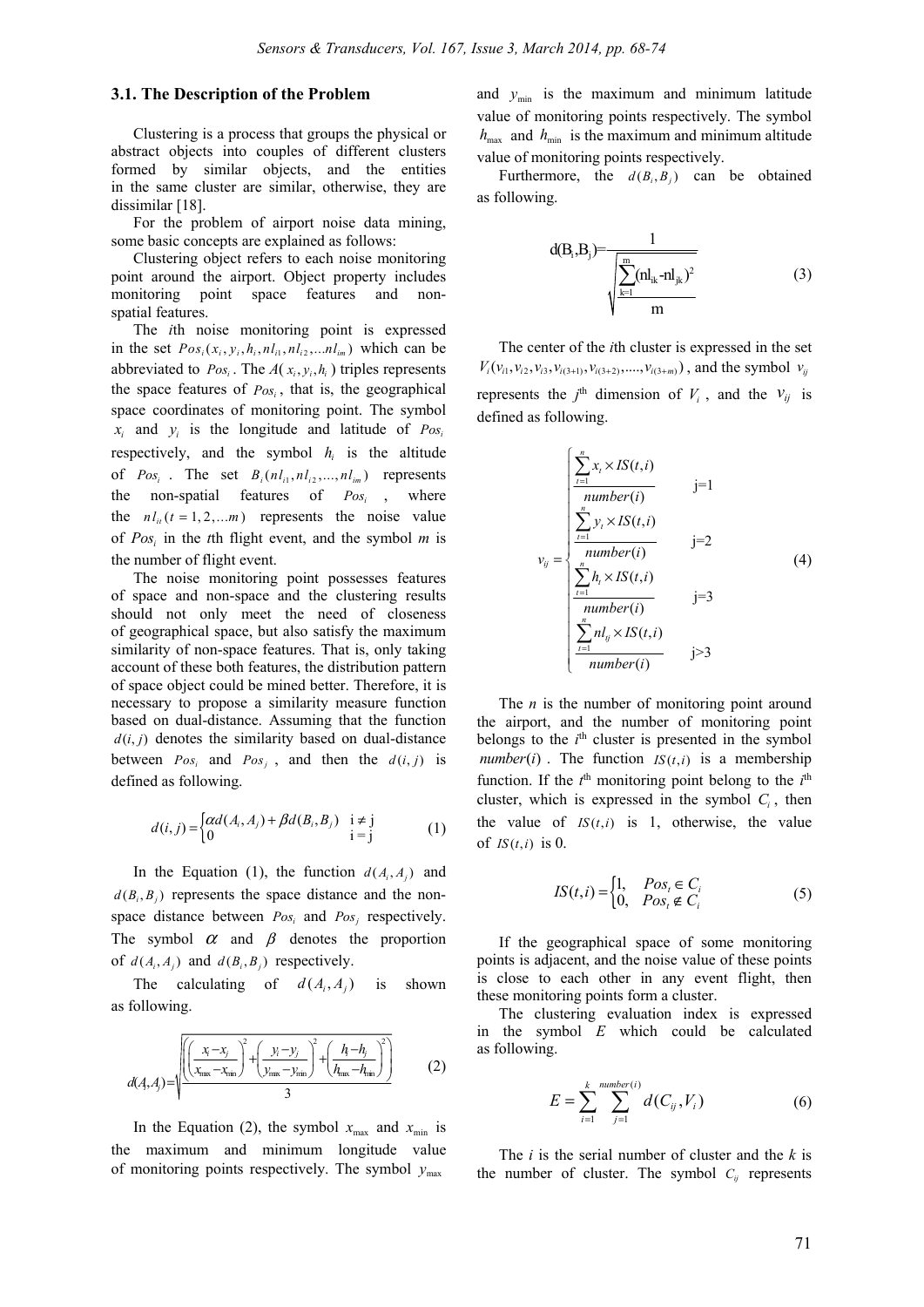the  $j^{\text{th}}$  object of  $C_i$ . The function  $d(C_{ij}, V_i)$  denotes the distance between  $C_i$  and  $V_i$  which can be calculated according to the Equation (1).

#### **3.2. Data Preprocessing**

Data processing mainly includes the following three parts: the cleaning of noise data generated by the single flight event, data preparation and data dimension reduction.

## **3.2.1. The Cleaning of Noise Data Generated by the Single Flight Event**

The data collected from the real world is generally incomplete or inconsistent, so is the airport noise data. Inclement weather (high winds, high temperatures, rain) makes that noise monitoring equipments cannot work in normal and stable state and so that the noise data collected is not complete and accurate. Therefore, it is necessary to clean the noise data using some suitable data mining method.

Cleaning methods for noise data produced by single flight event include filling the missing data and correction dirty data. Considering that the airport noise data has neighborhood features, neighborhood averaging method [19] can be used to do both the tasks mentioned above. For the example, assume that the  $nl_{ik}$  is missed, and the average of its

neighborhood is  $\theta$ , then the  $nl_{ik}$  can be set  $\theta$ .

#### **3.2.2. Data Preparation**

Each noise monitoring points around the airport exists as a data unit and its geographical space coordinates and the noise values of different flight events are chosen as properties to create noise data storage matrix *Noise<sub>nx(m+3)</sub>*, in which *n* is the number of noise monitoring points and *m* is the number of flight events. This matrix is used to store the large amounts of airport history noise data and the geographic information of the noise monitoring points.

### **3.2.3. Clustering Algorithm**

The monitoring point around the airport has spatial features and non-spatial features, and the aim of airport noise data mining is to find the clusters which contain some monitoring points of similar space position and noise values. However, most of the existing clustering algorithms cannot solve the problem of airport noise data mining, since these algorithms only take the distance between the spatial features or non-spatial features as index of similarity measurement. Therefore, this paper proposes a spatial clustering algorithm based on dual-distance. This algorithm uses a distance function as the similarity measure function in which spatial features and non-spatial features are combined. The similarity measure function is shown as the Equation (1).

The steps of mining the airport noise data by using the spatial clustering algorithm based on dual distance are shown in the Fig. 2.

Step 1: To input the number of clusters and select *K* monitoring points randomly as the initial cluster centers;

Step 2: To calculate the distance between the monitoring point and each cluster center based on the Equation (1), and then assign the monitoring point to its nearest cluster;

Step 3: To recount the center of each cluster based on the Equation (4), and then to calculate the clustering evaluation index *E* based on the Equation (6);

Step 4: To judge whether the clustering evaluation index *E* can converge towards a certain value. Turning to step 2 if it cannot; otherwise, the algorithm stop.

**Fig. 2.** The steps of the spatial clustering algorithm.

#### **4. The Experiments and Analysis**

The experimental data comes from the history noise data of a large domestic airport in some month. The airport has 21 noise monitoring points, and each monitoring point has 33-dimension features, which includes 3-dimension space features and 30-dimension non-space features. The experimental data is shown in Table 1.

The contribution of space and non-spatial features in the similarity function is changed by adjusting the coefficient  $\alpha$  and  $\beta$  in the similar metric function, which is showed as the Equation (1), in different experiments. In order to prove the effectiveness of the clustering algorithm proposed by this paper, all experiments are performed in the same environment: the value for parameter *K* is set as  $5$ , the monitoring points  $(1, 5, 9, 13, 17)$  are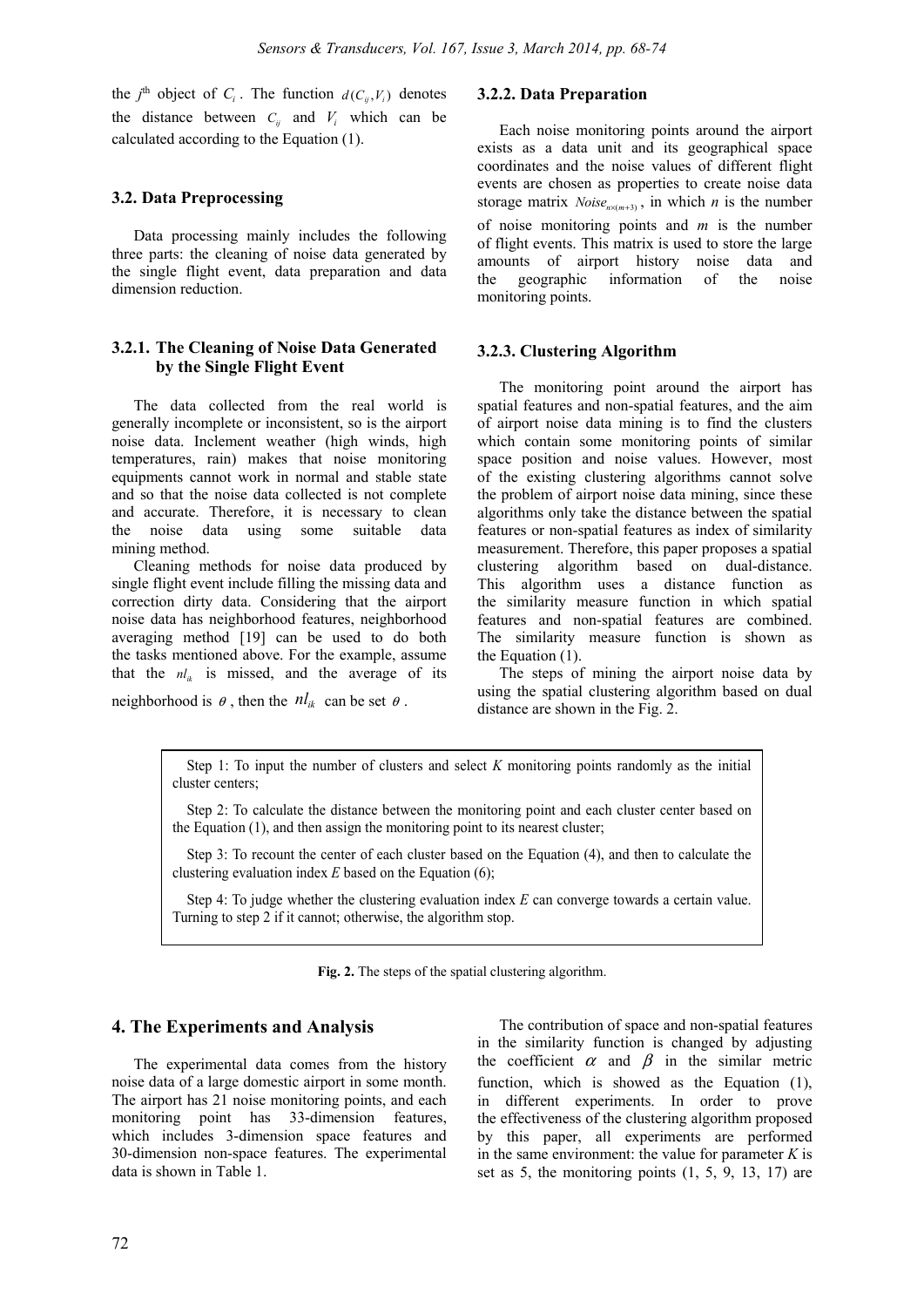chosen as the initial center of the clusters, the processor is Intel (R) Core (TM) Duo CPU with 2.94 GHz frequency and 2.00 GB memory, and the operating system is Windows XP. Five experiments are done in this paper, the results of which are shown as Table 2, Table 3, Table 4, Table 5 and Table 6. (Note: the first row (Cluster number) represents the ID of the cluster, the second row (the monitoring points within a cluster) represents the objects belong to the cluster, and the third row (*E*) represents the clustering evaluation index).

| Serial number of<br>monitoring point | Longitude | Latitude | <b>Altitude</b> | The 1 <sup>st</sup><br>dav | The<br>$2nd$ day | The 3rd<br>day | The<br>4 <sup>th</sup><br>day | $\cdots$ | The 30 <sup>th</sup><br>day |
|--------------------------------------|-----------|----------|-----------------|----------------------------|------------------|----------------|-------------------------------|----------|-----------------------------|
|                                      | 116.58    | 40.42    | 39.6            | 78                         | 83               | 79             | 80                            | $\cdots$ | 81                          |
| 2                                    | 116.55    | 40.41    | 38.9            | 67                         | 65               | 68             | 66                            | $\cdots$ | 69                          |
| 3                                    | 116.67    | 40.56    | 42.5            | 75                         | 82               | 80             | 77                            | $\cdots$ | 79                          |
| 4                                    | 116.56    | 40.44    | 40.3            | 76                         | 80               | 82             | 79                            | $\cdots$ | 81                          |
| 5                                    | 116.44    | 40.27    | 36.8            | 92                         | 87               | 95             | 91                            | $\cdots$ | 88                          |
| $\cdots$                             | $\cdots$  | $\cdots$ | $\cdots$        | $\cdots$                   | $\cdots$         | $\cdots$       | $\cdots$                      | $\cdots$ | $\cdots$                    |
| 21                                   | 116.57    | 40.43    | 37.7            | 65                         | 68               | 66             | 69                            | $\cdots$ | 67                          |

**Table 1.** The information of the monitoring points and noise data.

**Table 2.** The clustering results where  $\alpha = 1, \beta = 0$ .

| <b>Cluster</b><br>number | The monitoring points<br>within a cluster | E    |
|--------------------------|-------------------------------------------|------|
|                          | 1, 2, 4, 9, 15, 21                        |      |
|                          | 3, 6, 13, 17                              |      |
|                          | 5, 10, 12, 18                             | 3.21 |
|                          | 8, 11, 19, 20                             |      |
|                          | 7 14 16                                   |      |

**Table 3.** The clustering results where  $\alpha = 0, \beta = 1$ .

| <b>Cluster</b><br>number | The monitoring points<br>within a cluster | E    |
|--------------------------|-------------------------------------------|------|
|                          | 1, 3, 4, 11, 17                           |      |
|                          | 2, 8, 13, 18, 21                          |      |
|                          | 5, 7, 16, 19                              | 3.16 |
|                          | 6, 12, 20                                 |      |
|                          | 9, 10, 14, 15                             |      |

**Table 4.** The clustering results where  $\alpha = 0.2$ ,  $\beta = 0.8$ .

| <b>Cluster</b><br>number | The monitoring points<br>within a cluster | E    |
|--------------------------|-------------------------------------------|------|
|                          | 1, 4, 12, 17                              |      |
|                          | 2, 8, 11, 18, 21                          |      |
|                          | 3, 7, 10, 19                              | 2.54 |
|                          | 5, 6, 16, 20                              |      |
|                          | 9, 13, 14, 15                             |      |

It can be seen from the Table 1 that the spatial features of monitoring points (1, 2, 4, 21) are close to each other; The non-spatial features of points (2, 21) are similar to each other, so are points (1, 3, 4); Comparing with the spatial and non-spatial features of points  $(1, 2, 3, 4, 21)$ , the point  $(5)$  is of great difference.

It can be seen from the Table 2 that if just the spatial features of monitoring points are taken into consideration in the similarity function, then points (1, 2, 4, 21) would be partitioned into the same cluster. However, considering the difference of nonspatial features between points (1, 4) and points (2, 21), the result of clustering is unreasonable. But the Table 5 shows that if both features be taken into consideration, just the spatial features exist as the more important role, then points  $(1, 4)$  would be partitioned into the same cluster, and points (2, 21) would be partitioned into another cluster, so the clustering result is obviously improved. As the clustering evaluation index *E* shown, the result of Table 5 is better than the result of Table 2.

**Table 5.** The clustering results where  $\alpha = 0.8$ ,  $\beta = 0.2$ .

| <b>Cluster</b><br>number | The monitoring points<br>within a cluster | E    |
|--------------------------|-------------------------------------------|------|
|                          | 1, 4, 9, 16                               |      |
|                          | 2, 7, 14, 19, 20, 21                      |      |
|                          | 3, 6, 10, 17                              | 2.68 |
|                          | 5, 12, 15, 18                             |      |
|                          | 8, 11, 13                                 |      |

**Table 6.** The clustering results where  $\alpha = 0.5$ ,  $\beta = 0.5$ .

| <b>Cluster</b><br>number | The monitoring points<br>within a cluster | E    |
|--------------------------|-------------------------------------------|------|
|                          | 1, 4, 17, 21                              |      |
|                          | 2, 7, 14, 18                              |      |
|                          | 3, 5, 12, 20                              | 2.97 |
|                          | 6, 9, 13, 19                              |      |
|                          | 8, 10, 11, 15, 16                         |      |